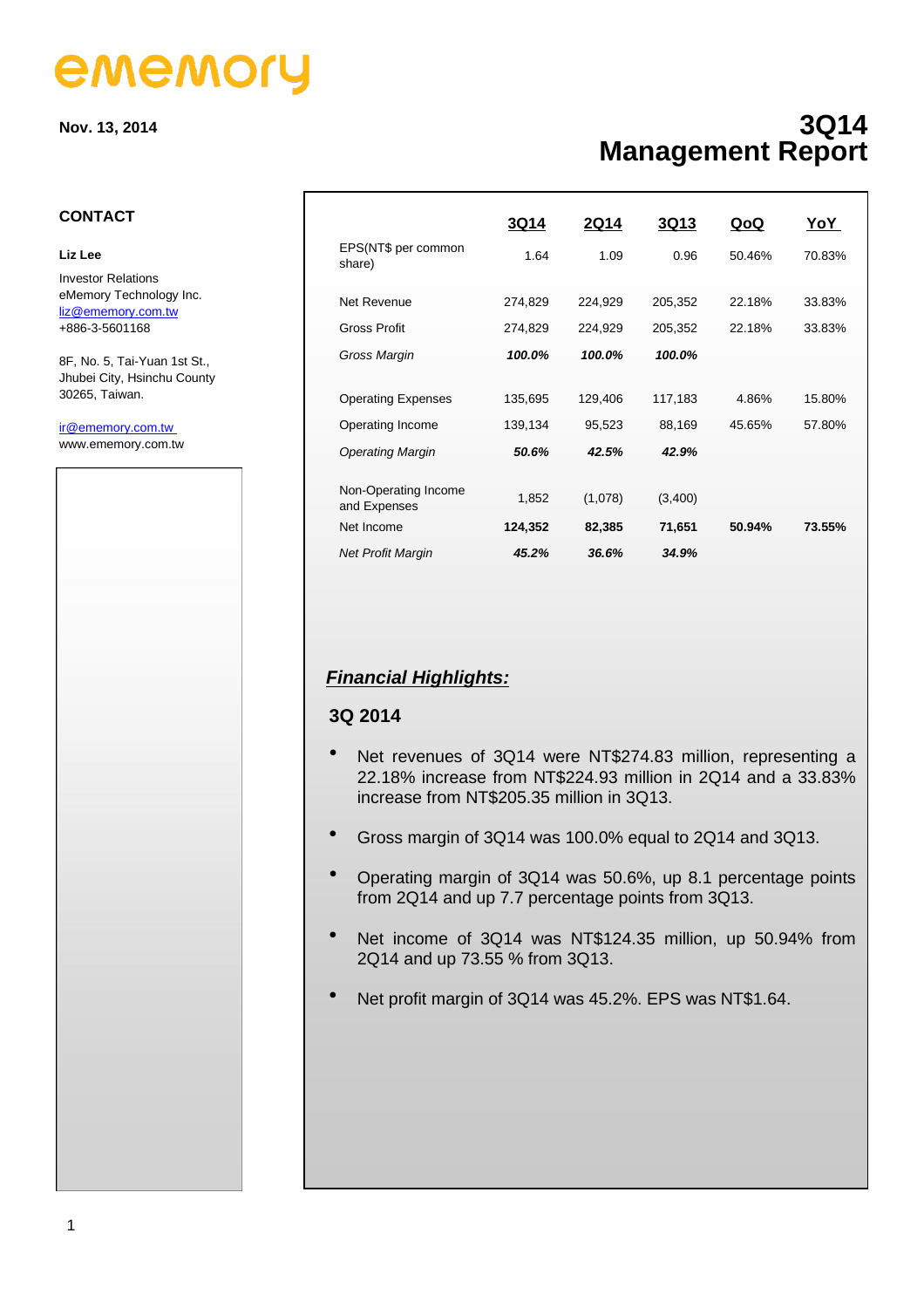**eMemory** Nov. 13, 2014

## **I. Revenue Analysis**

### **I. Revenue Analysis**

| (NT\$ thousands) | <b>3Q14</b> | <b>2Q14</b> | <b>3Q13</b> |
|------------------|-------------|-------------|-------------|
| Licensing        | 61.981      | 57,198      | 57,055      |
| Royalty          | 212,848     | 167,731     | 148,297     |
| Total            | 274,829     | 224,929     | 205,352     |

### *Revenue Analysis:*

The revenues for 3Q14 totaled NT\$274.83 million, representing an increase of 22.18% compared to 2Q14 and an increase of 33.83% over the same period of last year.

The licensing revenues this quarter were NT\$61.98 million, representing a 8.36% increase compared to 2Q14 and an increase of 8.63% over the same period of last year. Due to tight capacity in foundries, technology licensing project scheduling and new tape outs were influenced. But, the situation is getting relieved.

The royalty revenues in 3Q14 totaled NT\$212.85 million, representing an increase of 26.90% compared to 2Q14, and a significant increase of 43.53% over the same period of last year. For royalty, the income was contributed primarily by the rising demand of LCD driver ICs, power management ICs, microcontrollers and sensor ICs.

Looking ahead, royalty revenues will keep benefiting from the release of new smart phone models containing an increasing number of eMemory IP, and our IP penetration into IoT (internet of things) application chips will also continue to expand.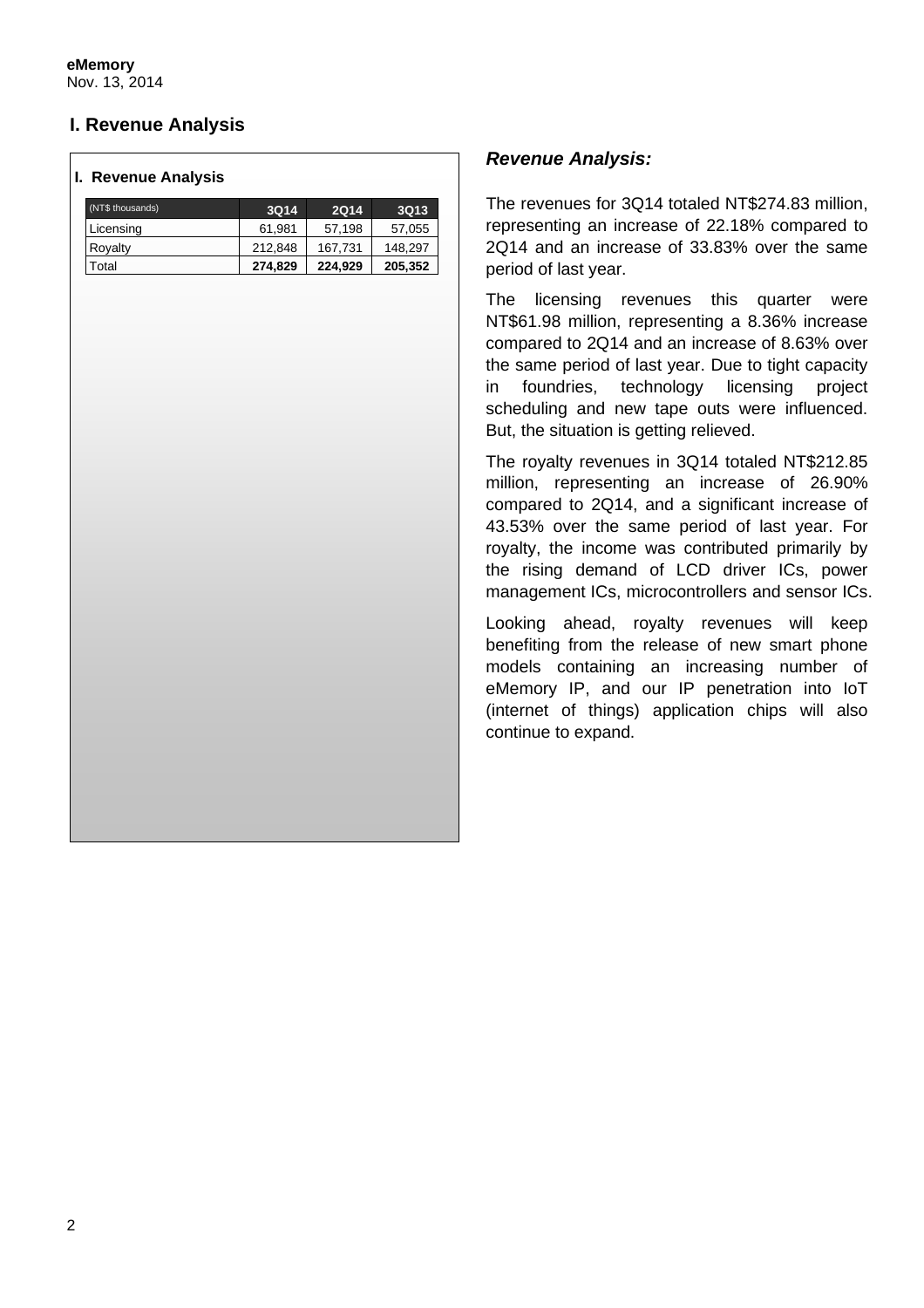### **II. Liquidity Analysis**

| <b>II - Liquidity Analysis</b><br>(Balance Sheet Items) |             |             |             |  |  |
|---------------------------------------------------------|-------------|-------------|-------------|--|--|
| (In NT\$ thousands)                                     | <b>3Q14</b> | <b>2Q14</b> | <b>3Q13</b> |  |  |
| Cash & Marketable Securities                            | 1,165,554   | 1,378,831   | 1,043,130   |  |  |
| <b>Accounts Receivable</b>                              | 47,208      | 56,687      | 55,000      |  |  |
| Inventories                                             | 0           | 0           | O           |  |  |
| <b>Other Current Assets</b>                             | 49,405      | 21,287      | 16,670      |  |  |
| <b>Total Current Assets</b>                             | 1,262,167   | 1,456,805   | 1,114,800   |  |  |
| Short-term Loans                                        | 0           | O           | O           |  |  |
| <b>Accounts Payable</b>                                 | O           | $\Omega$    | O           |  |  |
| <b>Accrued Liabilities and</b>                          | 160,126     | 486,196     | 112,289     |  |  |
| <b>Others</b><br><b>Total Current Liabilities</b>       | 160,126     | 486,196     | 112,289     |  |  |
| Current Ratio (x)                                       | 7.9         | 3.0         | 9.9         |  |  |
| <b>Net Working Capital</b>                              | 1,102,041   | 970,609     | 1,002,511   |  |  |

### **III. Cash Flow Analysis**

| III. Cash Flow Analysis               |             |              |                     |  |  |
|---------------------------------------|-------------|--------------|---------------------|--|--|
|                                       |             |              |                     |  |  |
| (In NT\$ thousands)                   | <b>3Q14</b> | <b>2Q14</b>  | <b>3Q13</b>         |  |  |
| Income before Income Tax              | 360,941     | 219,955      | 234,545             |  |  |
| Depreciation & Amortization           | 28,208      | 19,098       | 30,394              |  |  |
| Other Operating Sources/(Uses)        | (76, 939)   | (24, 083)    | (24, 933)           |  |  |
| <b>Total Operating Sources/(Uses)</b> | 312,210     | 214,970      | 240,006             |  |  |
| Capital Expenditure                   | (26, 287)   | (17, 481)    | (19,980)            |  |  |
| Marketable Financial Instruments      | (31, 619)   | (47, 210)    | 2,310               |  |  |
| Other Investing Sources/(Uses)        | 5,726       | 5,753        | 1,438               |  |  |
| <b>Net Investing Sources/(Uses)</b>   | (52, 180)   | (58, 938)    | (16, 232)           |  |  |
| Short-term Loans                      | O           | $\mathbf{O}$ | $\mathbf{\Omega}$   |  |  |
| <b>Cash Dividends</b>                 | (303, 129)  | 0            | (201, 912)          |  |  |
| Other Financing Sources/(Uses)        | 28          | 18           | 36,285              |  |  |
| <b>Net Financing Sources/(Uses)</b>   | (303, 101)  | 18           | (165, 627)          |  |  |
| <b>Exchange Rate Changes</b>          | 238         | (730)        | 116                 |  |  |
| <b>Net Cash Position Changes</b>      | (42, 833)   | 155,320      | 58,263              |  |  |
| <b>Ending Cash Balance</b>            | 1,165,554   |              | 1,363,707 1,043,130 |  |  |
|                                       |             |              |                     |  |  |

### *Liquidity Analysis:*

At the end of 3Q14, cash and marketable securities totaled NT\$1,165.55 million, decreased by NT\$213.28 million from 2Q14.

Total current liabilities were NT\$160.13 million, decreased by NT\$326.07 million from 2Q14.

Net working capital was NT\$1,102.04 million and current ratio was 7.9x.

### *Cash Flow Analysis:*

Cash generated from operating activities totaled NT\$312.21 million at the end of 3Q14, representing an increase of NT\$72.20 million from 3Q13.

Net cash used in investing activities was NT\$52.18 million, NT\$35.95 million higher than that in 3Q13.

At the end of 3Q14, eMemory's cash balance was NT\$1,165.55 million.